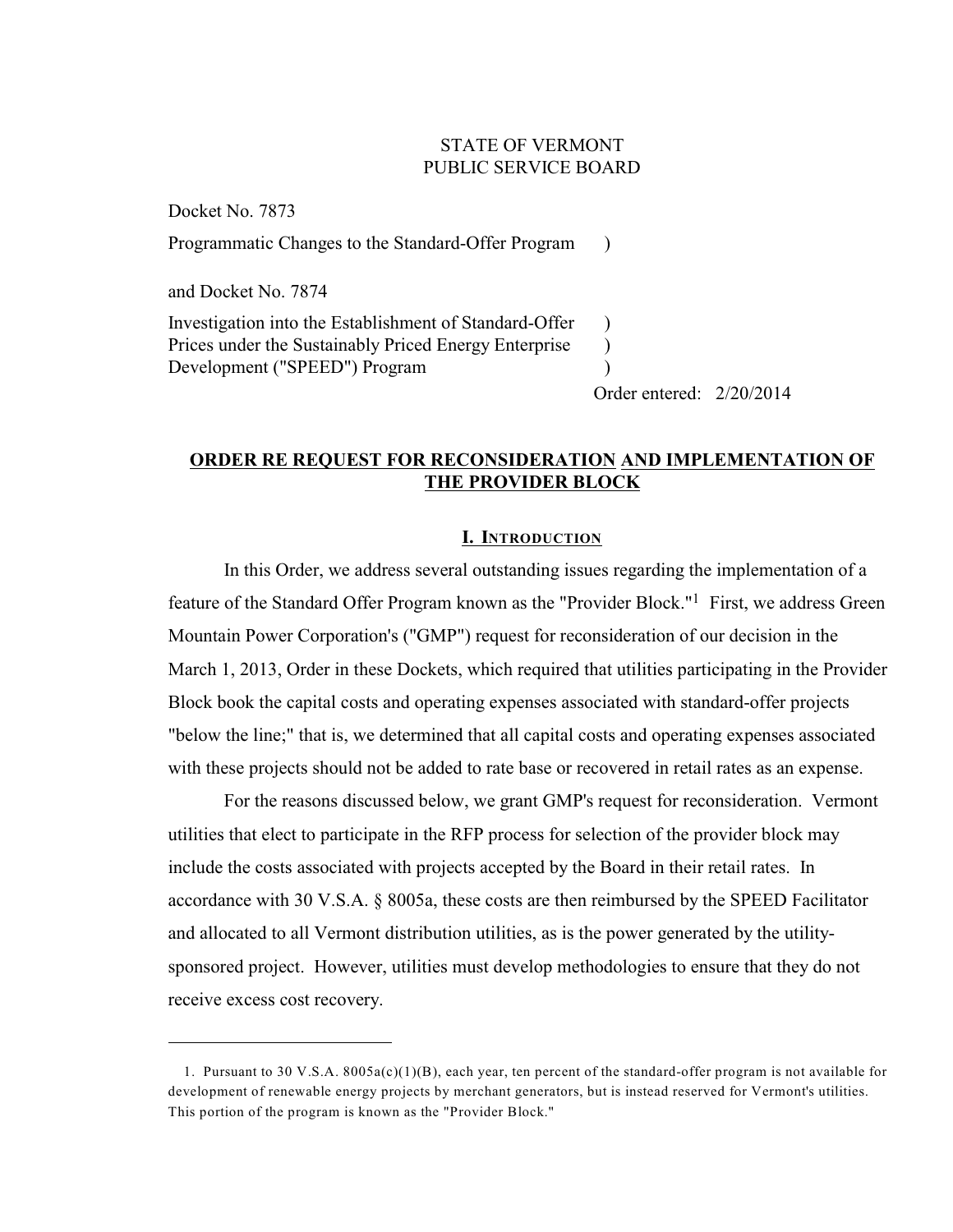This Order also addresses the issue of whether the Board should establish a different cap on the price of projects participating in the standard-offer program for utility projects than the present cap that applies to other participants. The existing cap, calculated at the avoided cost for each type of renewable generator, was established based upon the cost structure and financing options of merchant generators; utility cost structures may be different. After considering the comments of the parties, we decline to revisit the avoided cost cap for the Provider Block at this time.

### **II. BACKGROUND**

On March 1, 2013, the Public Service Board ("Board") issued an Order implementing the significant changes to the Sustainably Priced Energy Enterprise Development ("SPEED") standard-offer program required by Public Act  $170<sup>2</sup>$  as codified in 30 V.S.A. §§ 8005a and 8006a. In the March 1 Order, we stated that for standard-offer projects proposed by Vermont retail electric utilities as part of the Provider Block, "all capital costs and operating expenses associated with a standard-offer project shall be booked 'below the line' and shall not be added to rate base or recovered in retail rates as an expense.<sup>"3</sup> The Board incorporated this provision to avoid the possibility that a utility could receive excessive cost recovery, by including the project in its cost structure for ratemaking purposes and then receiving added cost recovery from other utilities through the allocation of costs by the SPEED Facilitator. Additionally, in response to comments from utilities suggesting that the avoided costs we established for each type of renewable generating facility may not reflect the costs if a utility were to develop the project, we stated that the Board would open an investigation to determine whether and how to alter the avoided-cost figures applicable to utilities participating in the Provider Block.

On March 19, 2013, GMP filed a letter requesting that we reconsider our decision to exclude the capital costs and operating expenses for standard-offer projects from rates. GMP

<sup>2.</sup> Public Act 170 (2012, Vt., Adj. Sess.). The text of Act 170 can be found at <http://www.leg.state.vt.us/DOCS/2012/ACTS/ACT170.PDF.>

<sup>3.</sup> Dockets 7873 & 7874, Order of 3/1/13 at 65.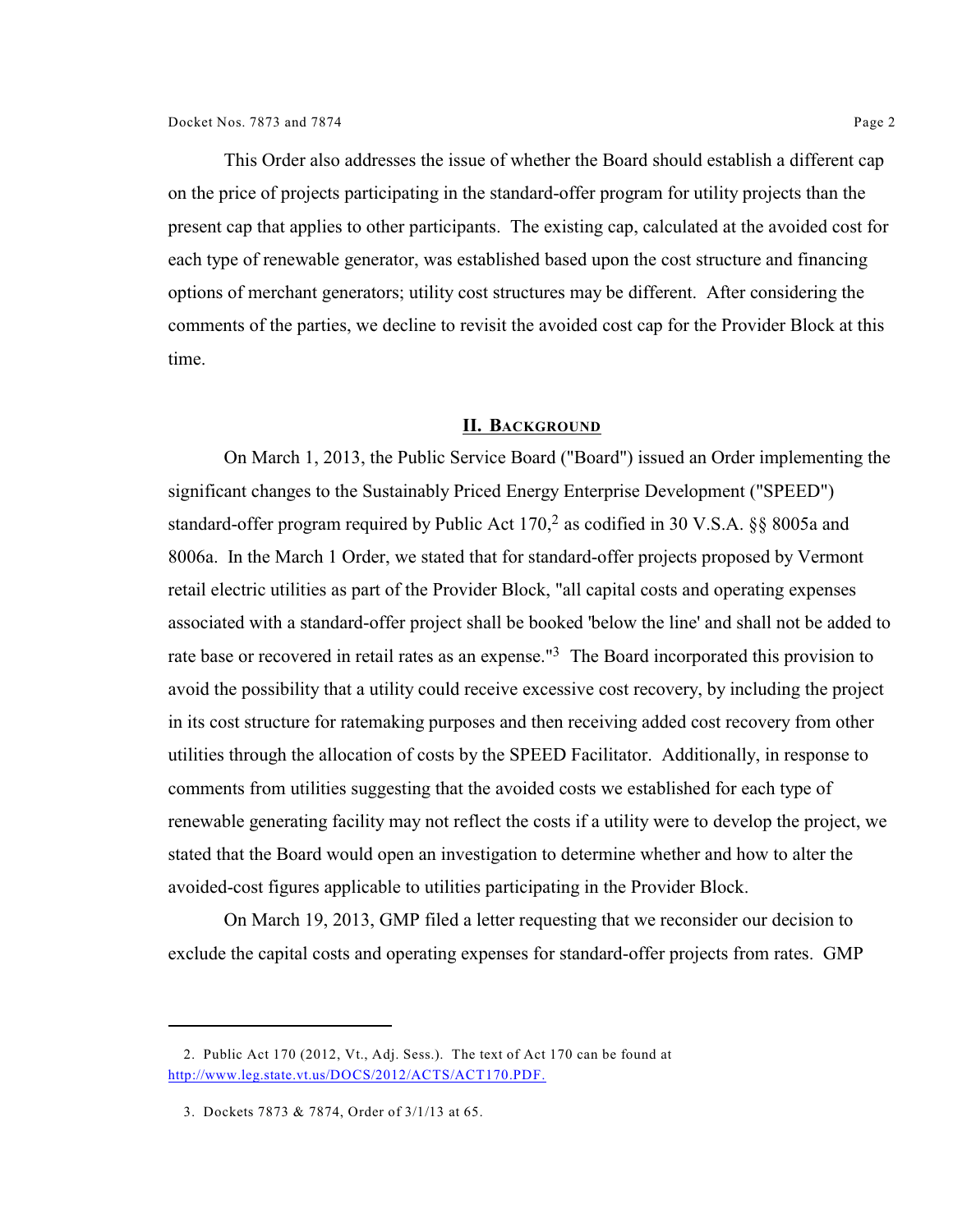represents that the Vermont Public Power Supply Authority ("VPPSA") and the Town of Stowe Electric Department join in their request.

On March 29, 2013, Allco Renewable Energy Limited ("Allco") filed comments on GMP's request.

On April 5, 2013, the Vermont Department of Public Service ("Department") and the Vermont Electric Cooperative, Inc. ("VEC"), filed comments supporting GMP's request.

On April 22, 2013, GMP filed a letter responding to Allco's comments.

On August 8, 2013, the Board issued a memorandum requesting comments on what procedural steps the Board should take to determine avoided-cost figures for the Provider Block.

On September 27, 2013, GMP, Allco, VPPSA and the Department filed responses to the Board's memorandum.

#### **III. GMP'S REQUEST FOR RECONSIDERATION**

## Positions of the Parties

GMP raises five arguments in support of its reconsideration request. First, GMP contends that customers will benefit from the long-term value of owning a plant if the costs of such projects are allowed to be included in rate base. GMP argues that under the March 1 Order, customers would "pay for the asset all over again" or at least, lose the value of the project, when the contract expired.<sup>4</sup> Second, GMP states that utilities are not competing against private generators. Therefore, concerns about any competitive advantage enjoyed by utilities are misplaced. Third, GMP contends that the rate-making environment is transparent and that any payments from the SPEED Facilitator would reduce a utility's cost-of-service. Fourth, GMP maintains that generation is a core service that should be accounted for in rates. If the costs of standard-offer projects are not included in rates, GMP contends that accounting for standardoffer projects would be cumbersome and that the Board has provided no guidance as to how to account for the myriad of indirect costs associated with these small projects. Finally, GMP states that the accounting treatment for standard-offer projects should reflect that regulated utilities are

<sup>4.</sup> Letter of Carolyn Browne Anderson, Esq., on behalf of Green Mountain Power Corporation, to Susan M. Hudson, Clerk of the Board, dated March 15, 2013, at 2.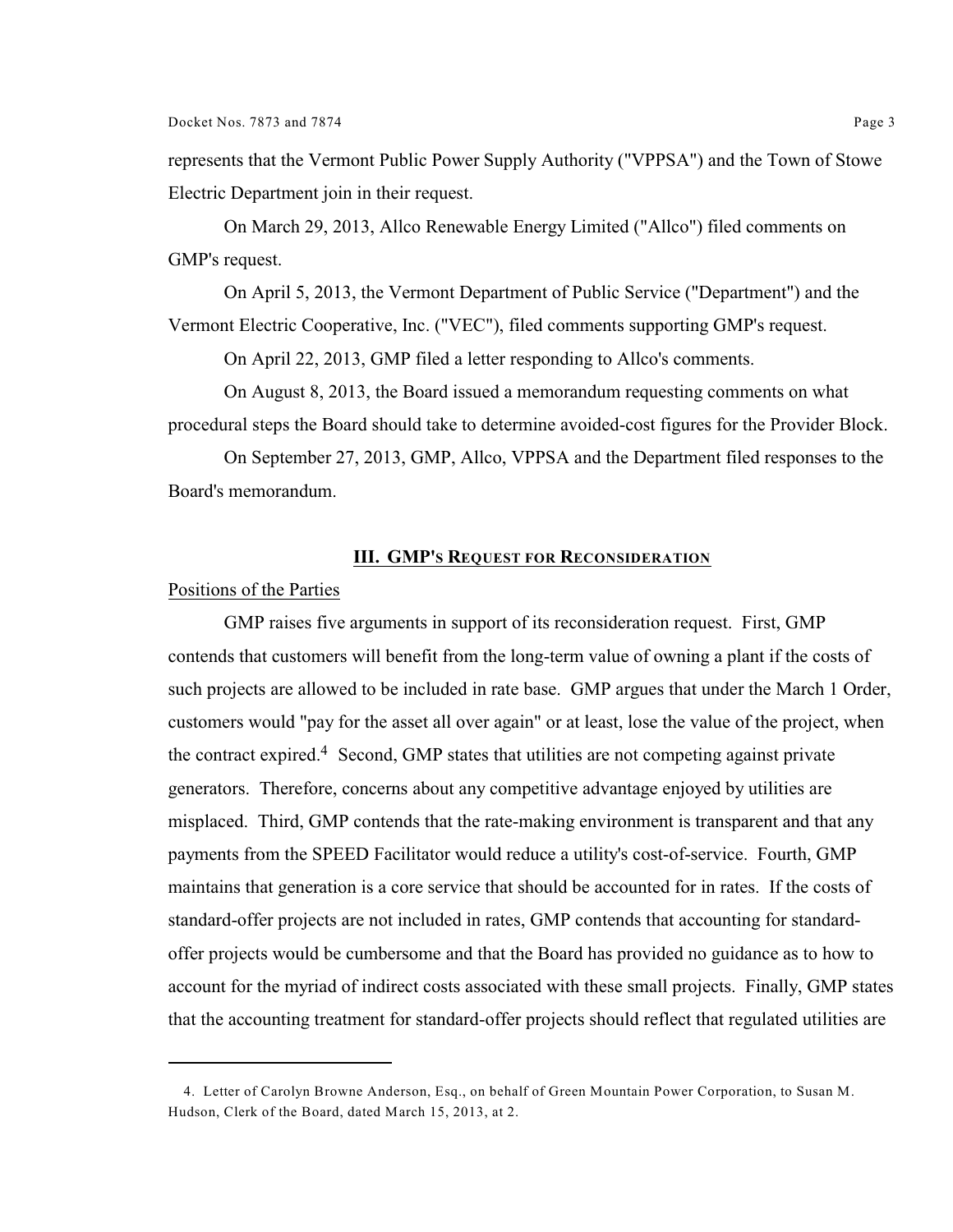subject to additional regulation under 30 V.S.A. § 248 to which private generators are not subjected.

In the alternative, GMP requests that the Board allow utilities to propose a "pricing methodology, including cost-of-service," in their bids for projects in the Provider Block.

The Department supports GMP's request. The Department contends that ratepayers will benefit from the long-term ownership of standard-offer projects. The Department also represents that the capital expenditures for Provider Block projects included in the proposed cost-of-service could be reduced by the payments from the SPEED Facilitator, which would protect the ratepayer from paying twice for such projects. The Department states that the ratemaking process is "a transparent public process that requires a utility to present known and measurable costs that are prudently incurred."<sup>5</sup> Furthermore, the Department states that projects in the Provider Block will receive greater scrutiny than merchant generator projects during the Section 248 permitting process because Provider Block projects do not benefit from the conditional waiver of some of the Section 248 criteria. Finally, the Department states that municipal utilities do not have the ability to book items "below the line." Therefore, the Department contends, the March 1 Order cannot apply to municipal utilities.

VEC does not support or oppose GMP's request for reconsideration. VEC represents that it lacks the ability to book project costs "below the line."<sup>6</sup> Accordingly, VEC interprets the March 1 Order to essentially exclude VEC from participating in the Provider Block. VEC further states that even if GMP's request is granted, VEC cannot participate in the Provider Block on equal footing because: (1) VEC will not receive a rate of return for the project investment that is equivalent to what an investor-owned utility would receive; and (2) VEC will pay above-market standard-offer rates to the project's utility-owner "who is already recovering the cost of the project in its rates."<sup>7</sup>

<sup>5.</sup> Letter of Jeanne Elias, Esq., on behalf of the Vermont Department of Public Service, to Susan M. Hudson, Clerk of the Board, dated April 5, 2013.

<sup>6.</sup> Letter of Randy Pratt, on behalf of Vermont Electric Cooperative, Inc., to Susan M. Hudson, Clerk of the Board, dated April 5, 2013 (received by email).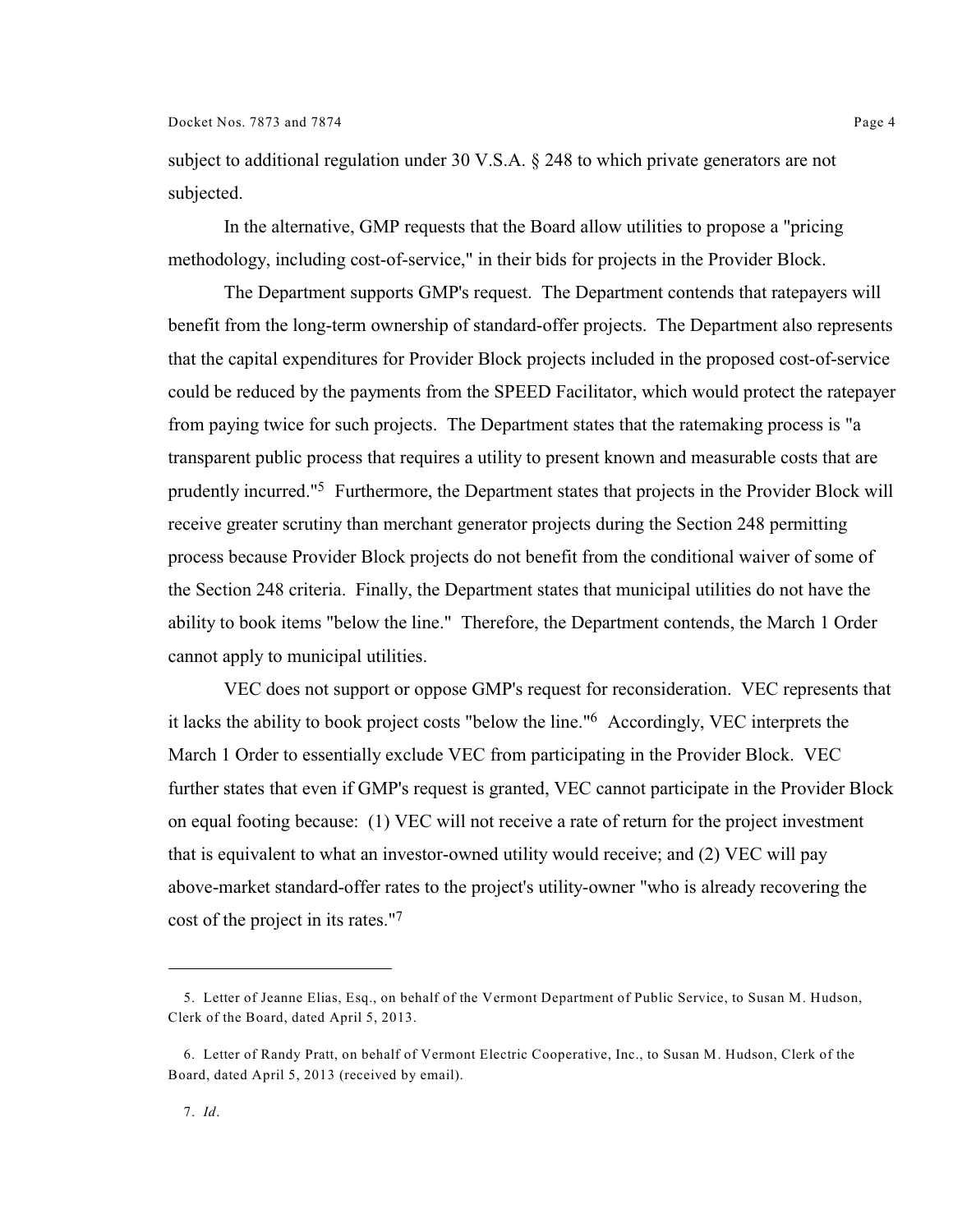Allco does not articulate a position with respect to GMP's request, but states that utilities "will be unable to pass through . . . [the benefits of a standard-offer project] in rates, as is effectively done with a power purchase agreement ('PPA') rate," and therefore, "the cost to ratepayers of a utility-owned project would be, by definition, much higher."<sup>8</sup>

## Discussion

In our March 1 Order, we required that utility owned projects that participate in the standard-offer program be booked below the line. As we explained in that ruling:

> Under the standard-offer contract, the SPEED Facilitator will pay the provider for all kWhs produced at the contract price. The contract price is the price bid by the provider in the RFP, and, at a maximum, the avoided cost developed in this proceeding. This price includes a rate of return that is intended to induce distribution utilities to propose and develop projects at the lowest feasible cost. The avoided cost also includes all expenses associated with the project, including the development costs and on-going operation and maintenance expense. Therefore, allowing a provider to earn an additional rate of return on the capital investment or to recoup operational costs would result in a windfall to the provider and result in ratepayers paying the same costs twice. This is not appropriate. Accordingly, capital investment or operational costs associated with a project may not be included in a utility's rates.<sup>9</sup>

We adopted this provision in part to address a concern that projects in the Provider Block could unfairly compete with other projects by hiding costs in utility rates. Thus, the Board's Order required that all costs for a project's construction and operation should be reflected in the contract price, instead of included in a utility's cost of service, which was not considered in the RFP process.

After considering the comments of the parties, we are persuaded that we should alter our previous ruling and permit utilities to include standard-offer projects in the Provider Block in their rates. We reach this conclusion for several reasons. First, our previous ruling had the

<sup>8.</sup> Letter of Thomas Melone, on behalf of Allco Renewable Energy Limited, to Susan M. Hudson, Clerk of the Board, dated March 29, 2013. Allco's comments concern the relative merits of utility-owned versus merchant-owned renewable generation. We are obligated by statute to implement the Provider Block and, therefore, we are unable to consider the issues raised by Allco. Accordingly, we do not address Allco's comments further.

<sup>9.</sup> Order of 3/1/13 at 37–38.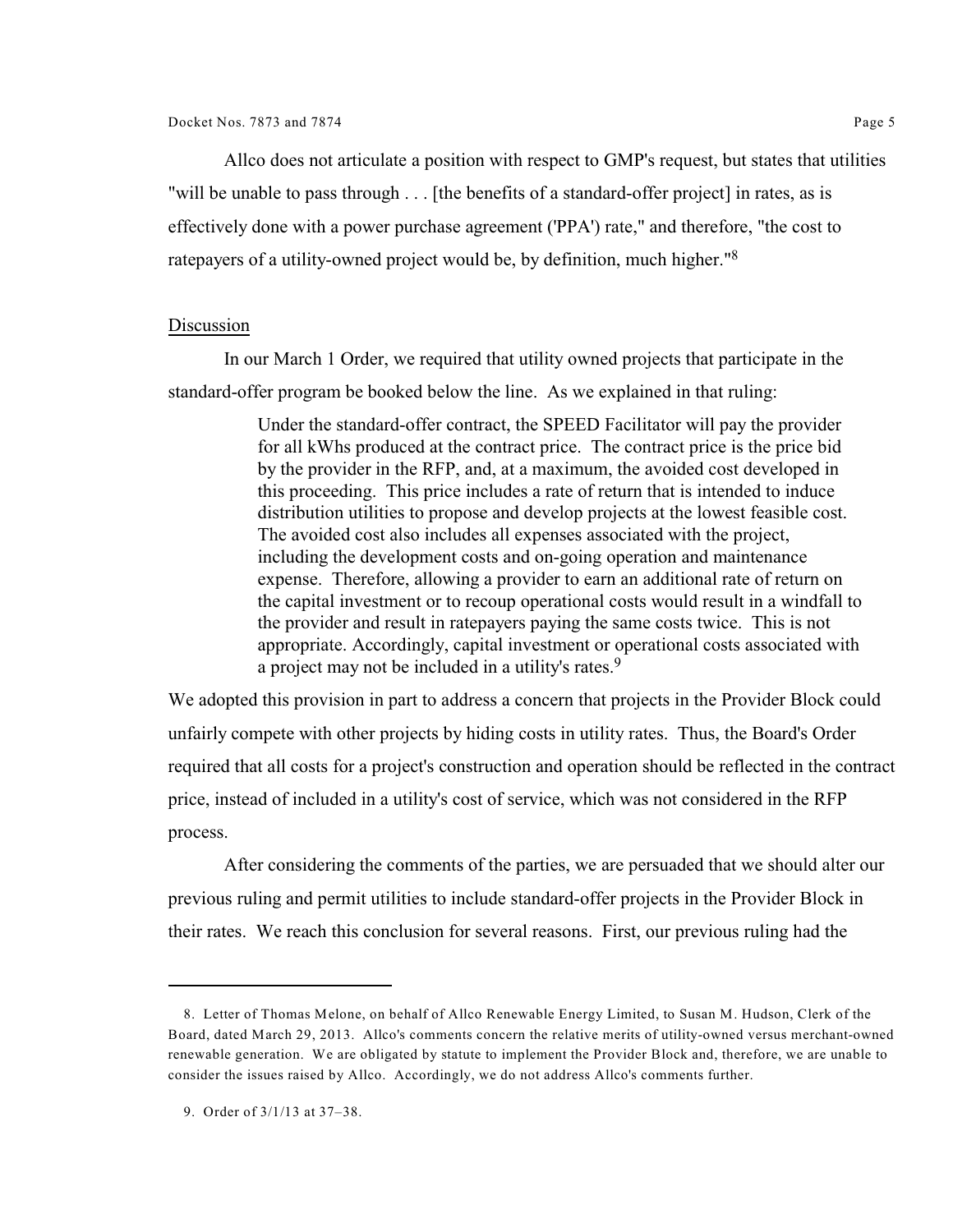unintended consequence of precluding municipal utilities and cooperatives from participating in the standard-offer program. Effectively, this would mean that only GMP could bid each year. This outcome is not consistent with a market-based mechanism designed to produce the lowest cost through competitive bidding.

Second, we conclude that our concerns about the potential for double cost recovery can be adequately addressed in other ways. As both GMP and the Department assert, the accounting procedures, including ratemaking, can help prevent undue cost recovery. This will occur primarily by reducing a utility's cost-of-service by the amount of the contract payments that utility receives from the SPEED Facilitator. Nonetheless, the SPEED Facilitator payments will include compensation to the owning utility for a return on equity, which, at least in GMP's case, the Company would already be earning through inclusion of the project in rate base. Accordingly, we require that any utility desiring to develop standard-offer projects file a proposed accounting treatment for Board review and approval that demonstrates that the utility will not realize a double recovery for any portion of the standard-offer project's construction or operation. This accounting proposal should be submitted at such time that the utility proposes a project in response to a SPEED Facilitator RFP. Any interested person would then have the opportunity to submit comments on the proposed accounting methodology not later than ten business days after it is filed.

Our revised approach to the accounting treatment of utility-owned standard-offer projects will also address the concerns raised by GMP and the Department that ratepayers should derive all value associated with a standard-offer project after the contract period. As the project is included in the utility costs, any revenues derived after the end of the standard-offer treatment would also be included in the ratemaking process.

Although we will permit utilities to include the investment and expenses associated with standard-offer projects in regulated rates, two concerns remain. Under the RFP process for selecting projects, the lowest cost project will be awarded the contract (or multiple projects if they are within the Provider Block cap). A utility could submit a bid that is below its costs to develop the project. In this instance, the utility's ratepayers would be subsidizing the project. GMP's filing included a proposal to submit a pricing methodology for Board approval, which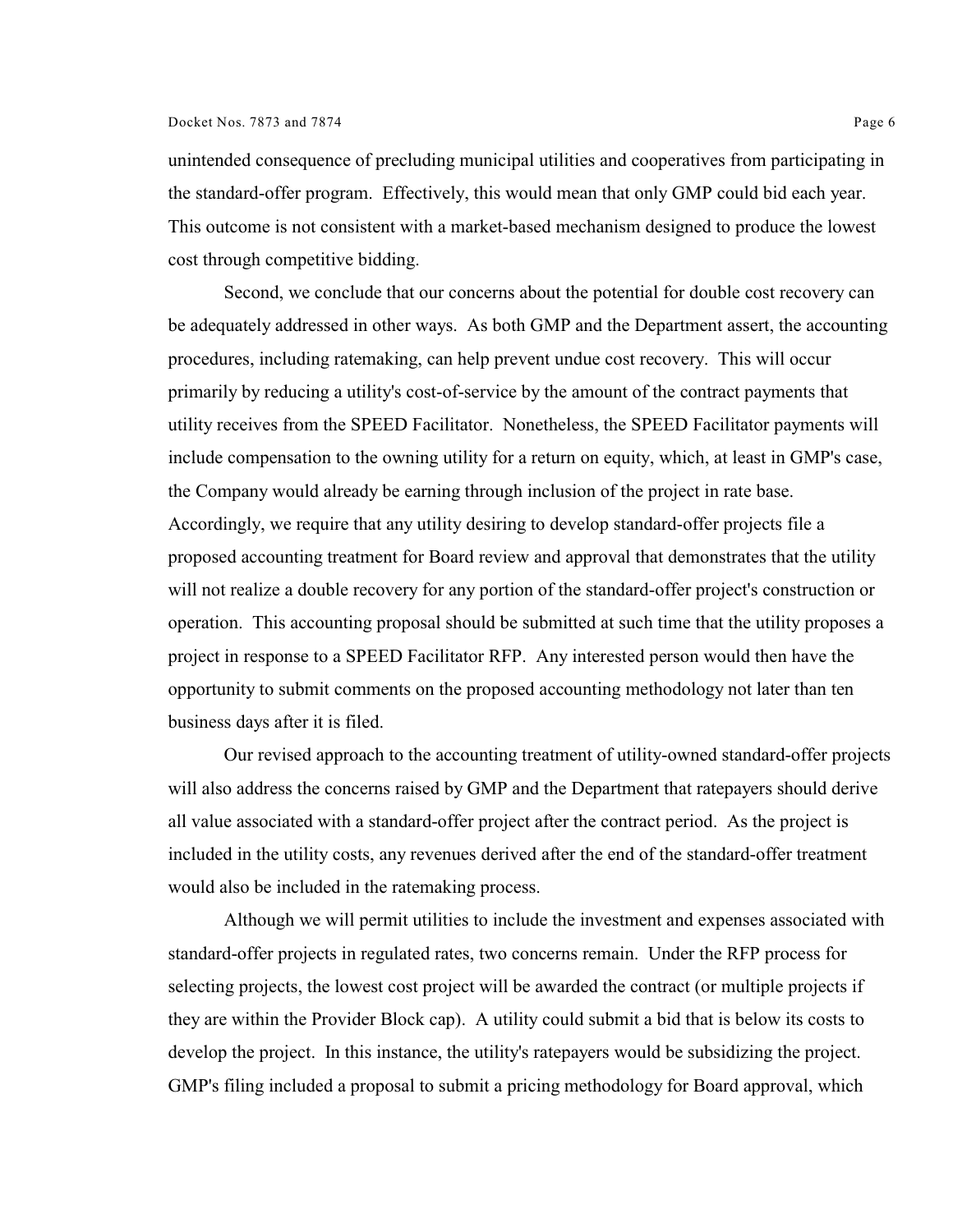#### Docket Nos. 7873 and 7874 Page 7

could be used for bids during the RFP process. Such a submission by GMP or any other utility would address the concern that bid prices would be below anticipated cost. Accordingly, we require any utility seeking to develop a standard-offer project that will be bid into the Provider Block to submit a pricing methodology that assures the bid equals or exceeds the anticipated costs of the project. As with the proposed accounting treatment to avoid excessive cost recovery, the pricing methodology must be filed at such time as the utility submits a bid in response to an RFP. Any interested person would then have the opportunity to submit comments on the pricing methodology not later than ten (10) business days after it is filed.

It is also possible that a utility could be the lowest price bidder in the annual RFP with a bid that was materially in excess of its anticipated costs (yet still at or below the avoided cost cap). Vermont ratepayers will pay, through the SPEED Facilitator, whatever price the utility proposing a standard-offer project bids into the RFP. In these cases, ratepayers in all other utilities would end up contributing to the above-cost project. This presents the prospect that these ratepayers may pay higher rates for the Provider Block project than warranted, effectively cross-subsidizing ratepayers in the host utility. Nonetheless, Section 8005a would appear to permit this eventuality. That section makes clear that the costs of a standard-offer contract are paid by the SPEED Facilitator and allocated to all Vermont utilities on a pro-rata basis. The statute makes no provision for altering such allocation if a project is above its costs. Moreover, this structure will also encourage more utilities to develop projects at their costs to avoid the potential for paying for another utility's project. Nonetheless, we will continue to monitor the bids to determine whether the competitive pressures of the RFP process are sufficient to push bid prices close to costs.

#### **IV. Provider Block Avoided Cost Cap**

### Positions of the Parties

In response to the Board's request for comments on what procedures to follow in setting new avoided-cost caps for the Provider Block, VPPSA, GMP and the Department recommend not setting new avoided-cost caps at this time. Broadly put, the parties think that given the small size of the Provider Block, any effort to set new caps would not create significant value for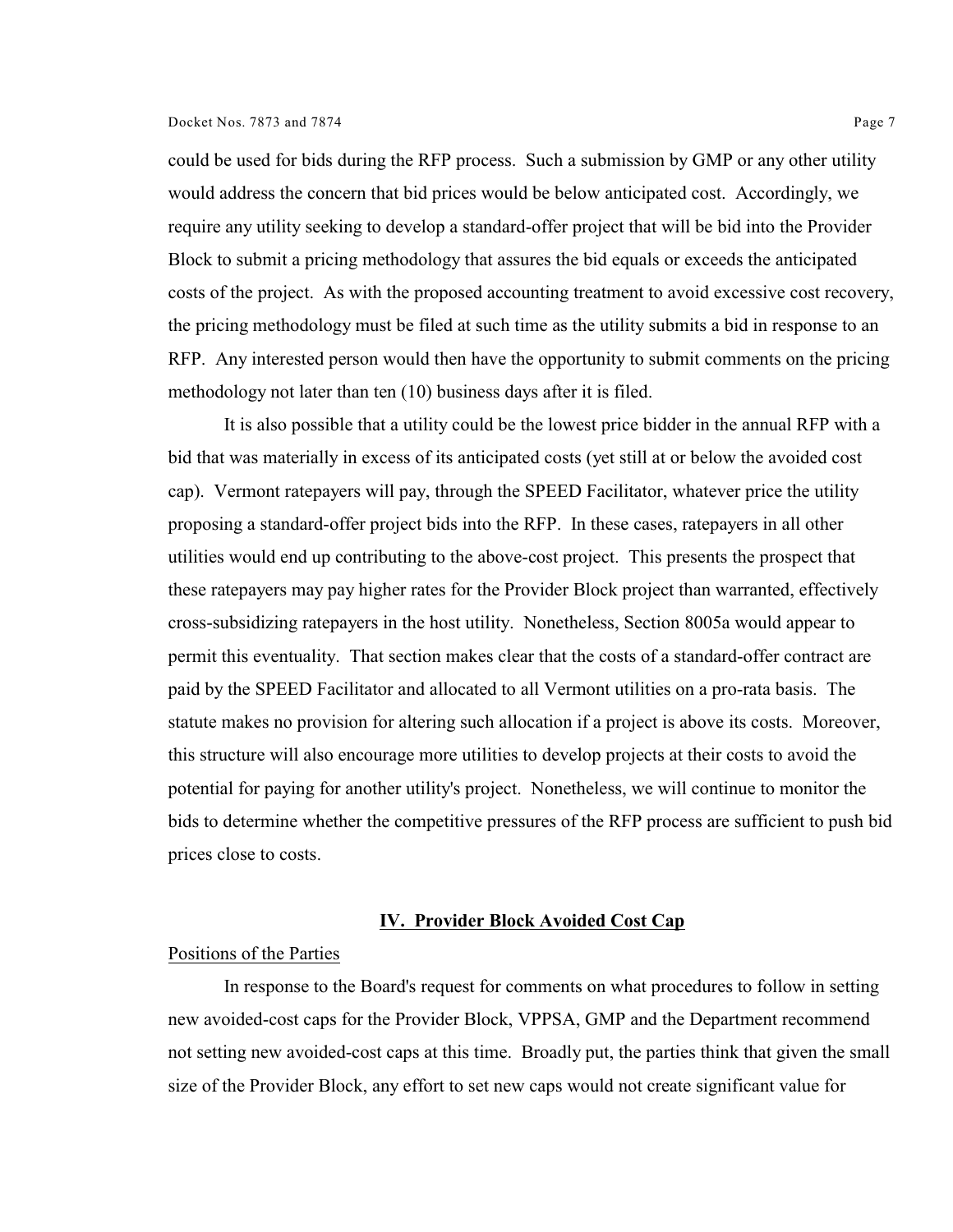ratepayers. Allco recommends that the avoided cost cap should be the same for the Provider Block as the Private Developer Block.

# Discussion and Conclusion

In the March 1 Order, we stated that we would revisit the issue of whether the Board should set a utility-specific avoided cost cap for Provider Block projects. In light of the small size of the Provider Block and the absence of any likely value at the present time, we will defer establishing a different cap that reflects differences between utility cost structures and those of other participants in the standard-offer program. However, as we stated above, we will continue to monitor the development of the program and the bids put forth by utilities. If it appears that adjusting the avoided cost cap for new standard-offer projects is necessary to avoid having ratepayers pay excessive costs, we will reevaluate the cap.

# **V. ORDER**

IT IS HEREBY ORDERED, ADJUDGED AND DECREED by the Public Service Board of the State of Vermont that Green Mountain Power Corporation's request for reconsideration is granted. It is further ordered that:

1. Any utility proposing to include the costs of developing a standard-offer project in its rates shall file an accounting treatment for approval by the Public Service Board which demonstrates that utility has not realized a double recovery for any portion of the standard-offer project's construction or operation.

2. Any utility submitting a bid under the Provider Block RFP process shall file a proposal for pricing methodologies that assures the bid equals or exceeds the anticipated costs of the project.

3. The filings required by paragraphs 1 and 2 of this Order shall be submitted at the time the utility submits its bid for a Provider Block project. Interested persons may file comments on such filings within ten (10) business days after the filing.

### **SO ORDERED.**